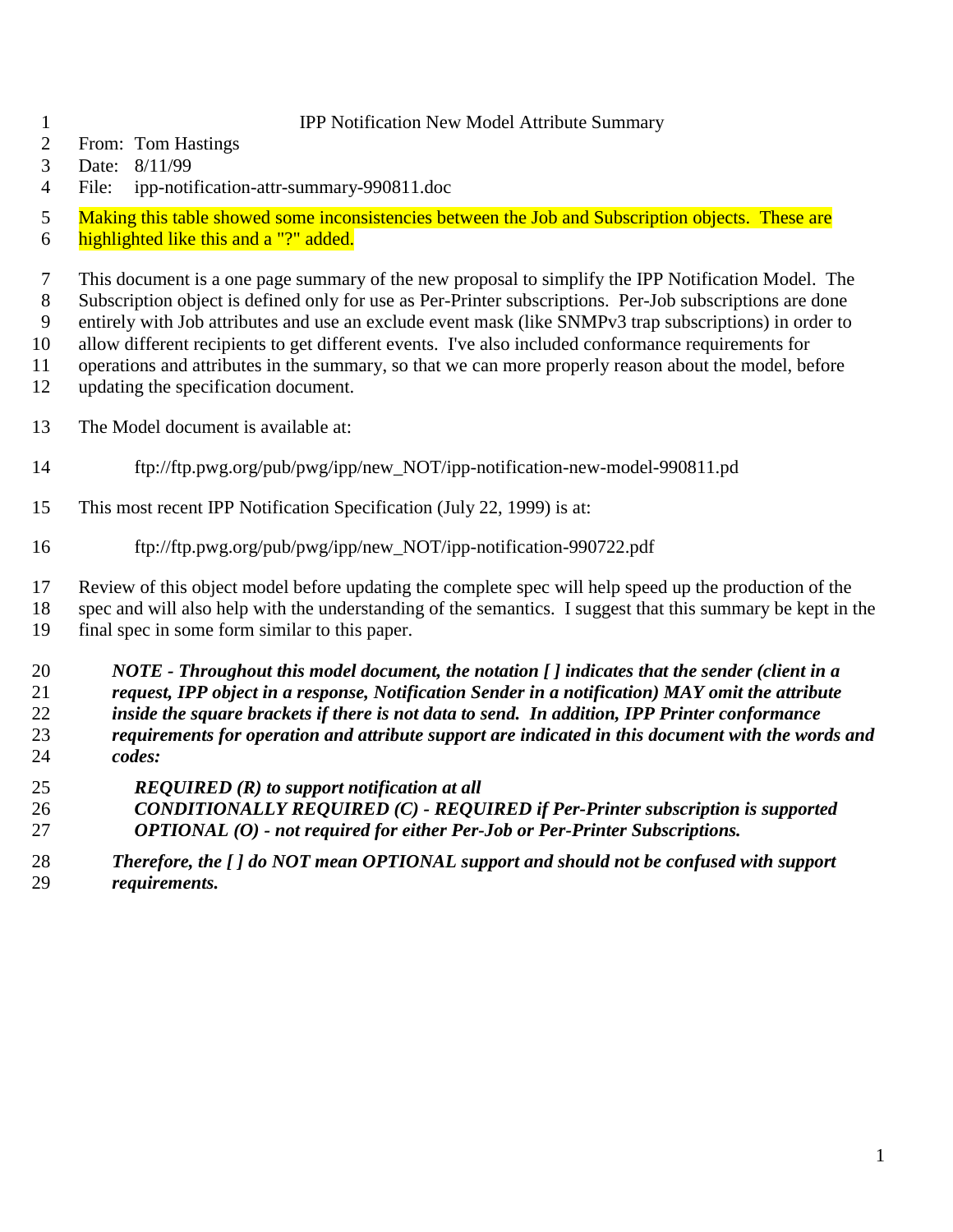30

## 31 **1 New IPP Notification Operations**

- 32 This new proposed IPP object model add the Subscription object (to the Job and Printer objects), but only
- 33 for the Per-Printer subscriptions.
- 34 The following operations are defined for Per-Job Subscriptions and Per-Printer Subscriptions:

## 35 *1.1 Per-Job Subscriptions - new model*

| Job object related:     | salient inputs besides printer-uri                     |
|-------------------------|--------------------------------------------------------|
| job creation operations | recipients, [events,] [user-data,] [exclude-event-     |
|                         | mask, [natural-languages]                              |
| Get-Job-Attributes      | job-id, [requested-attributes]                         |
| Set-Job-Subscription    | job-id, [recipients,] [events,] [user-data,] [exclude- |
|                         | event-mask]                                            |

36

## 37 *1.2 Per-Printer Subscriptions - new model*

| Printer object related:             | salient inputs beside printer-uri:             |
|-------------------------------------|------------------------------------------------|
| Get-Printer-Attributes              | [requested-attributes]                         |
|                                     |                                                |
| Subscription object related:        | salient inputs besides printer-uri:            |
| Create-Printer-Subscription         | recipients, [events,] [user-data,] [exclude-   |
|                                     | event-mask, [natural-languages, ] [lease-time- |
|                                     | requested, [persistence]                       |
| Get-Printer-Subscription-Attributes | subscription-id, [requested-attributes]        |
| Get-Printer-Subscriptions           | [my-printer-subscriptions,] [requested-        |
|                                     | attributes]                                    |
| Renew-Printer-Subscription          | subscription-id, [lease time-requested]        |
| Cancel-Printer-Subscription         | subscription-id                                |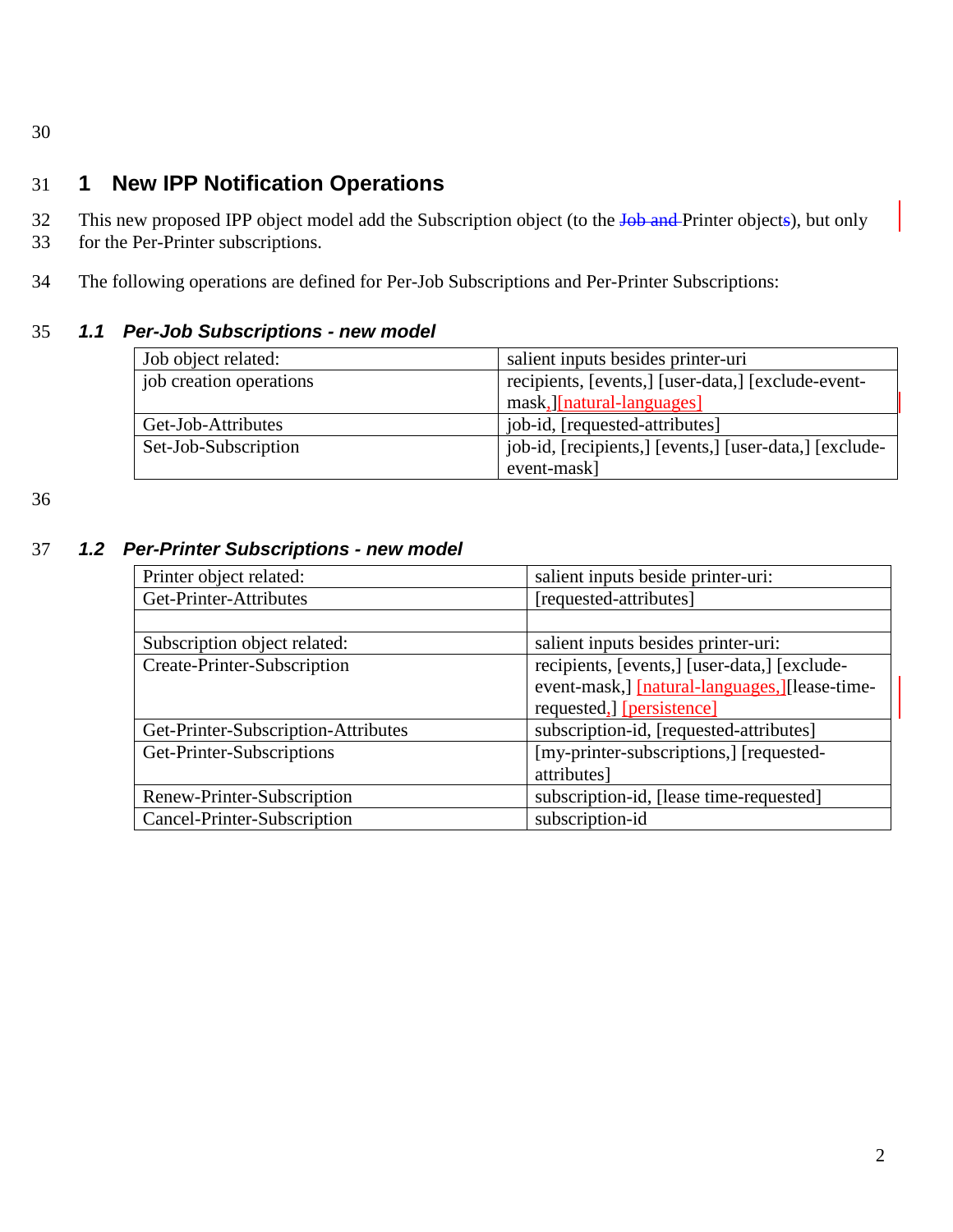|                                                    | Objects                  |                            | Notification content               |                                        | Job operations                        |                                  | Subscription operations                 |                           |                            |
|----------------------------------------------------|--------------------------|----------------------------|------------------------------------|----------------------------------------|---------------------------------------|----------------------------------|-----------------------------------------|---------------------------|----------------------------|
| Attributes                                         | Job<br>obje<br>ct        | Subscr<br>iption<br>object | Job<br>Notificat<br>ion<br>Content | Printer<br>Notificat<br>ion<br>Content | Job<br>Creation<br>Validate<br>$-Job$ | Set-<br>Job-<br>Subscri<br>ption | Create-<br>Printer-<br>Subscri<br>ption | Renew<br>Subscr<br>iption | Cancel<br>Subscr<br>iption |
| notify-recipients (1setOf uri)                     | $\mathbf R$              | $\mathcal{C}$              |                                    |                                        | $\mathbf R$                           | [R]                              | $\overline{C}$                          |                           |                            |
| notify-events (1setOf type2 keyword)               | $\overline{R}$           | $\overline{C}$             |                                    |                                        | [R]                                   | $\overline{[R]}$                 | [C]                                     |                           |                            |
| notify-user-data (octetString(63))                 | $\overline{R}$           | $\overline{C}$             |                                    |                                        | [R]                                   | [R]                              | [C]                                     |                           |                            |
| notify-exclude-event-masks (1setOf octetString(8)) | $\overline{R}$           | $\overline{C}$             |                                    |                                        | [R]                                   | [R]                              | [C]                                     |                           |                            |
| attributes-charset (charset)                       | $\overline{\text{R}}$    | $\overline{2}$             | $\mathbf R$                        | $\mathbf R$                            | $\overline{R}$                        | $\mathbf R$                      | $\overline{C}$                          | $\overline{C}$            | $\mathcal{C}$              |
| attributes-natural-language (naturalLanguage)      | $\overline{R}$           | $\Omega$                   | $\overline{R}$                     | $\overline{\text{R}}$                  | $\overline{R}$                        | $\overline{R}$                   | $\overline{C}$                          | $\overline{C}$            | $\overline{C}$             |
| notify-natural-languages (1setOf naturalLanguage)  | $\overline{O}$           | $\overline{O}$             |                                    |                                        | [O]                                   | [O]                              | [O]                                     |                           |                            |
| notify-lease-time-requested (integer(0:MAX)        |                          |                            |                                    |                                        |                                       |                                  | [C]                                     | [C]                       |                            |
| notify-lease-time-granted (integer(0:MAX))         |                          |                            |                                    |                                        |                                       |                                  | Return                                  | Return                    |                            |
| notify-lease-time (integer(0:MAX))                 |                          | $\overline{C}$             |                                    |                                        |                                       |                                  | Return                                  | Return                    |                            |
| notify-persistence (boolean)                       |                          |                            |                                    |                                        |                                       |                                  | [O]                                     |                           |                            |
| job-trigger-event (type2 keyword)                  | R?                       | $\overline{2}$             | $\mathbf R$                        |                                        |                                       |                                  |                                         |                           |                            |
| printer-trigger-event (type2 keyword)              |                          |                            |                                    | R                                      |                                       |                                  |                                         |                           |                            |
| job-trigger-time (integer(MIN:MAX))                | $\overline{\mathbf{R}?}$ | $\Omega$                   | $\mathbf R$                        |                                        |                                       |                                  |                                         |                           |                            |
| printer-trigger-time (integer(1:MAX))              |                          |                            |                                    | $\mathbf R$                            |                                       |                                  |                                         |                           |                            |
| job-trigger-date-time (dateTime)                   | O?                       | $\Omega$                   | $\lceil$ $\rceil$                  |                                        |                                       |                                  |                                         |                           |                            |
| printer-trigger-date-time (dateTime)               |                          |                            |                                    |                                        |                                       |                                  |                                         |                           |                            |
| request-id (integer (1:MAX))                       |                          |                            | $\mathbf R$                        | ${\bf R}$                              |                                       |                                  |                                         |                           |                            |
| notify-request-ids (1setOf integer(0:MAX))         | $\mathbf R$              | $\mathsf C$                |                                    |                                        |                                       |                                  |                                         |                           |                            |
| subscription-id (integer(1:MAX))                   |                          | $\overline{C}$             | Per-Pr                             | Per-Pr                                 |                                       |                                  | Return                                  | $\mathcal{C}$             | $\mathcal{C}$              |
| subscriber-user-name (name(MAX))                   |                          | $\overline{\rm C}$         |                                    |                                        |                                       |                                  |                                         |                           |                            |
| notify-request-ids (1setOf integer(0:MAX))         | $\mathbf R$              | $\overline{\rm C}$         |                                    |                                        |                                       |                                  |                                         |                           |                            |
| delivery-failure-count (integer(0:MAX))            |                          | $\overline{C}$             |                                    |                                        |                                       |                                  |                                         |                           |                            |

38 Legend: "R" - REQUIRED for Printer to support; "C" - CONDITIONAL; Printer MUST support if support Per-Printer subscriptions;<br>39 "O" - OPTIONAL for Printer to support; "[]" - OPTIONAL for sender to send; Return - Printer

39 "O" - OPTIONAL for Printer to support; "[ ]" - OPTIONAL for sender to send; Return - Printer MUST return; "Per-Pr" -

40 REQUIRED if Notification from a Per-Printer subscription; "Per-Job" - REQUIRED if Notification from a Per-Job subscription